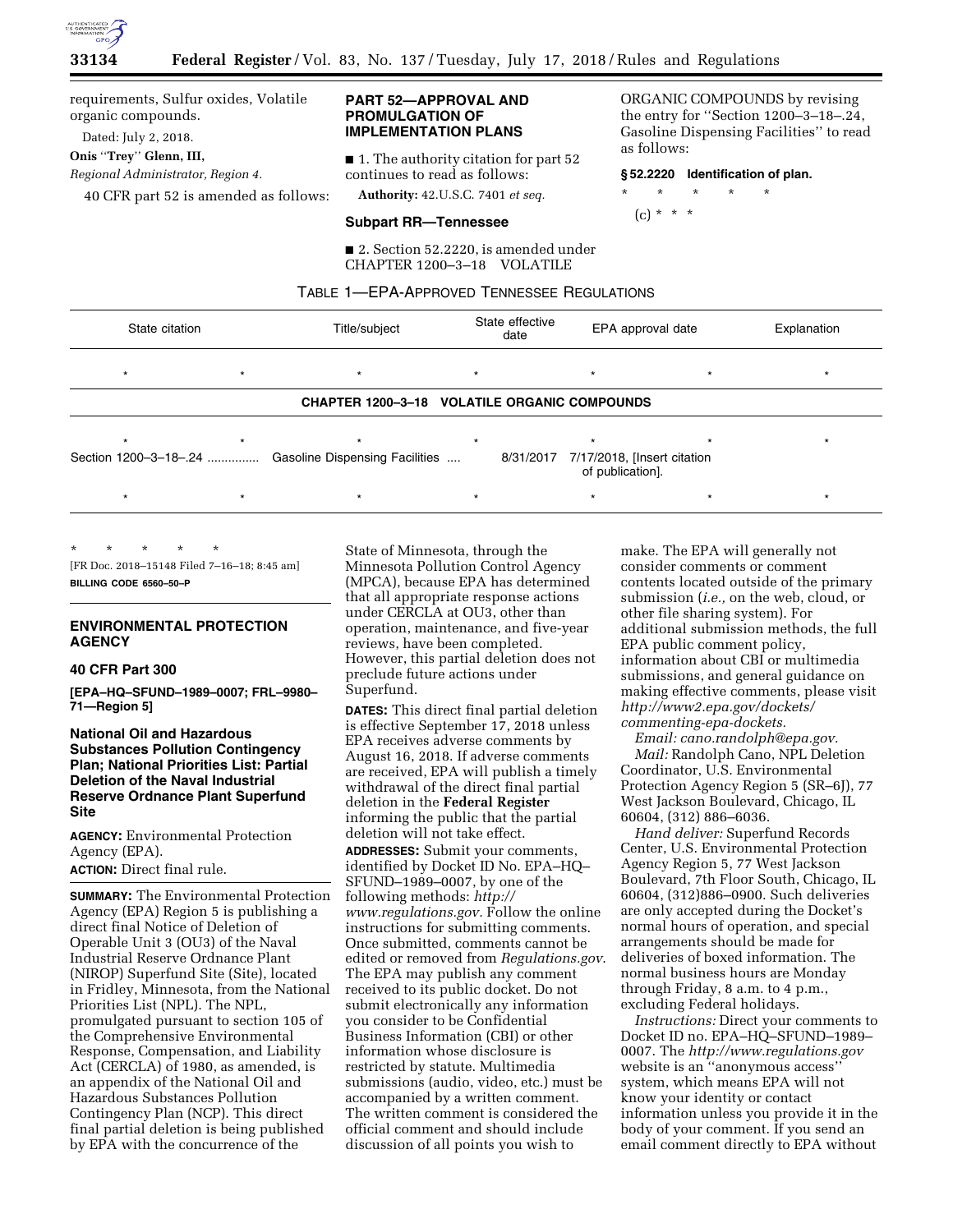going through *[http://](http://www.regulations.gov) [www.regulations.gov,](http://www.regulations.gov)* your email address will be automatically captured and included as part of the comment that is placed in the public docket and made available on the internet. If you submit an electronic comment, EPA recommends that you include your name and other contact information in the body of your comment and with any disk or CD–ROM you submit. If EPA cannot read your comment due to technical difficulties and cannot contact you for clarification, EPA may not be able to consider your comment. Electronic files should avoid the use of special characters, any form of encryption, and be free of any defects or viruses.

*Docket:* All documents in the docket are listed in the *[http://](http://www.regulations.gov) [www.regulations.gov](http://www.regulations.gov)* index. Although listed in the index, some information is not publicly available, *e.g.,* CBI or other information whose disclosure is restricted by statue. Certain other material, such as copyrighted material, will be publicly available only in hard copy. Publicly available docket materials are available either electronically in *[http://](http://www.regulations.gov) [www.regulations.gov](http://www.regulations.gov)* or in hard copy at:

U.S. Environmental Protection Agency, Region 5, Superfund Records Center, 77 West Jackson Boulevard, 7th Floor South, Chicago, IL 60604, Phone: (312) 886–0900, Hours: Monday through Friday, 8 a.m. to 4 p.m., excluding Federal holidays.

Mississippi Library, 410 Mississippi St. NE, Fridley, MN 55432, Phone: (763) 324–1560, Hours: Monday and Wednesday, 12:00 p.m. to 8:00 p.m., Tuesday and Thursday, 10:00 a.m. to 6:00 p.m., Friday, 12:00 p.m. to 6:00 p.m. and Saturday 10:00 a.m. to 5:00 p.m.

The Navy has an online repository for the NIROP Site at the link below. Please click on the Administrative Records link to see all the documents. *[http://](http://www.navfac.navy.mil/products_and_services/ev/products_and_services/env_restoration/administrative_records.html?p_instln_id=FRIDLEY_NIROP) [www.navfac.navy.mil/products](http://www.navfac.navy.mil/products_and_services/ev/products_and_services/env_restoration/administrative_records.html?p_instln_id=FRIDLEY_NIROP)*\_*and*\_ *[services/ev/products](http://www.navfac.navy.mil/products_and_services/ev/products_and_services/env_restoration/administrative_records.html?p_instln_id=FRIDLEY_NIROP)*\_*and*\_*services/env*\_ *[restoration/administrative](http://www.navfac.navy.mil/products_and_services/ev/products_and_services/env_restoration/administrative_records.html?p_instln_id=FRIDLEY_NIROP)*\_ *[records.html?p](http://www.navfac.navy.mil/products_and_services/ev/products_and_services/env_restoration/administrative_records.html?p_instln_id=FRIDLEY_NIROP)*\_*instln*\_*id=FRIDLEY*\_ *[NIROP.](http://www.navfac.navy.mil/products_and_services/ev/products_and_services/env_restoration/administrative_records.html?p_instln_id=FRIDLEY_NIROP)* 

The Minnesota Pollution Control Agency has an information repository for the NIROP Site at their offices: 520 Lafayette Road, St. Paul, MN 55155. Call (651) 296–6300 or toll-free at (800) 657– 3864 to schedule an appointment.

**FOR FURTHER INFORMATION CONTACT:**  Randolph Cano, NPL Deletion Coordinator, U.S. Environmental Protection Agency Region 5 (SR–6J), 77 West Jackson Boulevard, Chicago, IL 60604, (312)886–6036, or via email at *[cano.randolph@epa.gov.](mailto:cano.randolph@epa.gov)* 

# **SUPPLEMENTARY INFORMATION:**

# **Table of Contents**

I. Introduction

- II. NPL Deletion Criteria
- III. Partial Deletion Procedures IV. Basis for Site Partial Deletion
- V. Partial Deletion Action

#### **I. Introduction**

EPA Region 5 is publishing this direct final Notice of Partial Deletion for the Naval Industrial Reserve Ordnance Plant (NIROP) Superfund Site (Site) from the National Priorities List (NPL). This partial deletion pertains to OU3, which includes all the unsaturated soils underlying the former Plating Shop Area. The NPL constitutes Appendix B of 40 CFR part 300, which is the National Oil and Hazardous Substances Pollution Contingency Plan (NCP), which EPA promulgated pursuant to section 105 of the Comprehensive Environmental Response, Compensation, and Liability Act (CERCLA) of 1980, as amended. EPA maintains the NPL as the list of sites that appear to present a significant risk to public health, welfare, or the environment. Sites on the NPL may be the subject of remedial actions financed by the Hazardous Substance Superfund (Fund). This partial deletion of the NIROP Site is proposed in accordance with 40 CFR 300.425(e) and is consistent with the Notice of Policy Change: Partial Deletion of Sites Listed on the National Priorities List. 60 FR 55466 (Nov. 1, 1995). As described in 300.425(e)(3) of the NCP, a portion of a site deleted from the NPL remains eligible for Fund-financed remedial action if future conditions warrant such actions.

Section II of this document explains the criteria for deleting sites from the NPL. Section III discusses procedures that EPA is using for this action. Section IV discusses OU3 of the NIROP Site and demonstrates how OU3 meets the deletion criteria. Section V discusses EPA's action to partially delete OU3 of the Site from the NPL unless adverse comments are received during the public comment period.

## **II. NPL Deletion Criteria**

The NCP establishes the criteria that EPA uses to delete sites from the NPL. In accordance with 40 CFR 300.425(e), sites may be deleted from the NPL where no further response is appropriate. In making such a determination pursuant to 40 CFR 300.425(e), EPA will consider, in consultation with the State, whether any of the following criteria have been met:

i. Responsible parties or other persons have implemented all appropriate response actions required;

ii. all appropriate Fund-financed response under CERCLA has been implemented, and no further response action by responsible parties is appropriate; or

iii. the remedial investigation has shown that the release poses no significant threat to public health or the environment and, therefore, the taking of remedial measures is not appropriate.

Pursuant to CERCLA section 121(c) and the NCP, EPA conducts five-year reviews (FYRs) to ensure the continued protectiveness of remedial actions where hazardous substances, pollutants, or contaminants remain at a site above levels that allow for unlimited use and unrestricted exposure. EPA conducts such FYRs even if a site is deleted from the NPL. EPA may initiate further action to ensure continued protectiveness at a deleted site if new information becomes available that indicates it is appropriate. Whenever there is a significant release from a site deleted from the NPL, the deleted site may be restored to the NPL without application of the hazard ranking system.

#### **III. Partial Deletion Procedures**

The following procedures apply to the deletion of OU3 of the NIROP Site:

(1) EPA has consulted with the State of Minnesota prior to developing this direct final Notice of Partial Deletion and the Notification of Intent for Partial Deletion published in the ''Proposed Rules'' section of the **Federal Register**.

(2) EPA has provided the State thirty (30) working days for review of this action and the parallel Notification of Intent for Partial Deletion prior to their publication today, and the State, through the Minnesota Pollution Control Agency (MPCA), has concurred on the partial deletion of the Site from the NPL.

(3) Concurrent with the publication of this direct final Notice of Partial Deletion, a notice of the availability of the parallel Notification of Intent for Partial Deletion is being published in a major local newspaper, the Sun Focus, located in Fridley, Minnesota. The newspaper notice announces the 30-day public comment period concerning the Notification of Intent for Partial Deletion of the Site from the NPL.

(4) EPA placed copies of documents supporting the partial deletion in the deletion docket and made these items available for public inspection and copying at the Site information repositories identified in the Addresses Section of this rule.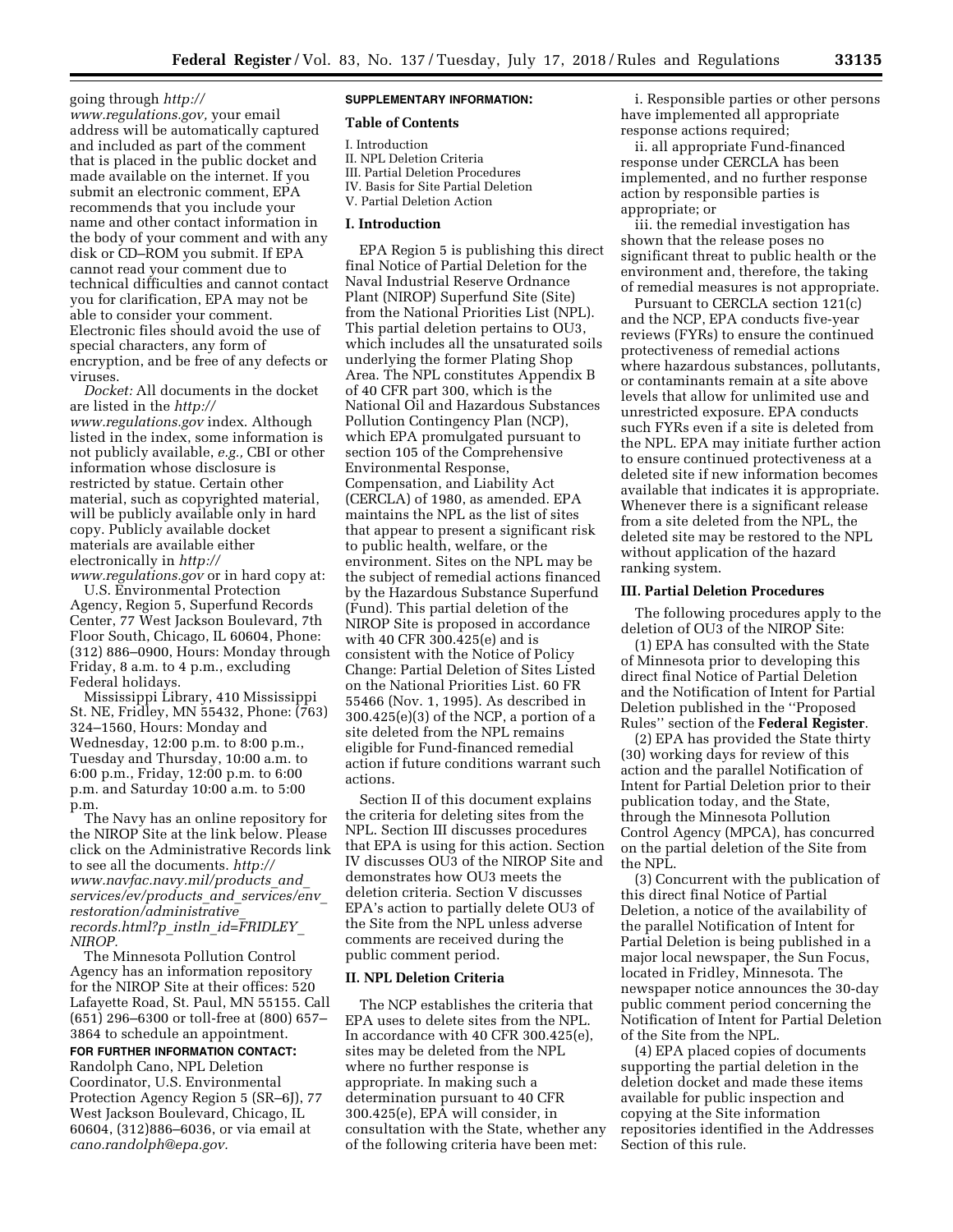(5) If adverse comments are received within the 30-day public comment period on this partial deletion action, EPA will publish a timely notice of withdrawal of this direct final Notice of Partial Deletion before its effective date and will prepare a response to comments and continue with the deletion process on the basis of the Notice of Intent for Partial Deletion and the comments already received.

Deletion of a portion of a site from the NPL does not itself create, alter, or revoke any individual's rights or obligations. Deletion of a portion of a site from the NPL does not in any way alter EPA's right to take enforcement actions, as appropriate. The NPL is designed primarily for informational purposes and to assist EPA management. Section 300.425(e)(3) of the NCP states that the deletion of a site from the NPL does not preclude eligibility for further response actions, should future conditions warrant such actions.

# **IV. Basis for Site Partial Deletion**

The following information provides EPA's rationale for deleting OU3 of the NIROP Site from the NPL. EPA believes it is appropriate to delete OU3 of the NIROP Site because all appropriate response actions under CERCLA, other than operation, maintenance, and FYRs, have been completed at OU3 and it is ready for redevelopment as a commercial and/or industrial property.

#### *Site Background and History*

The NIROP Site (CERCLIS ID MN3170022914) is located in the northern portion of the Minneapolis/St. Paul Metropolitan Area in an industrial/ commercial area at 4800 E. River Road within the limits of Fridley, Anoka County, Minnesota. The NIROP Site is not adjacent to any residential areas and is not located in an environmentally sensitive area, nor near any known environmentally sensitive areas.

The Site is approximately 82.6 acres, most of which are covered with buildings or pavement. The U.S. Navy and/or its contractors produced advanced weapons systems at the facility beginning in 1940. In 2004, the U.S. Navy sold the property to FMC (now BAE). BAE then sold the property to ELT Minneapolis, LLC. ELT Minneapolis owned the former NIROP property and leased the space to United Defense LP until 2013. In 2013, ELT sold the property to Fridley Land, LLC, the current owner. Fridley Land LLC is in the process of redeveloping the property in phases for commercial and/ or industrial use.

The formerly government-owned portion of the facility constitutes what is now the NIROP Site. See the site map in NIROP Map Delineating Operable Units, Docket Document ID No. EPA– HQ–SFUND–1989–0007–0075 in the Deletion Docket for OU3. (Note: portions of the main facility building depicted in the Site Map have since been demolished for redevelopment.) The Site Map also shows that the southern portion of the original facility is not part of the NIROP Site.

The Navy and/or its contractors disposed paint sludges and chlorinated solvents generated from ordnance manufacturing processes in pits and trenches in the undeveloped area of the NIROP Site immediately north of the main facility building in the early 1970s. This area is called the North 40 area. MPCA received information concerning the historical waste disposal practices at NIROP and about the contaminant sources in the North 40 area and beneath the NIROP building in 1980.

Trichloroethylene (TCE) was discovered in on-site groundwater wells and in the City of Minneapolis's drinking water treatment plant intake pipe, located in the Mississippi River less than 1 mile downstream from the Site, in 1981. The Navy conducted investigations in 1983 which identified pits and trenches in the North 40 area of the NIROP Site where drummed wastes were deposited. The Navy excavated approximately 1,200 cubic yards of contaminated soil and 43 (55 gallon) drums and disposed them offsite from November 1983 to March 1984.

EPA proposed the NIROP Site to the NPL on July 14, 1989 (54 FR 29820). EPA finalized the NIROP Site on the NPL on November 21, 1989 (54 FR 48184).

EPA, MPCA and the Navy signed a Federal Facilities Agreement (FFA) in March 1991. Per the FFA, one of the purposes of that agreement was to ''Identify alternatives for Remedial Action for Operable Units'' appropriate for the Site prior to the implementation of Final Remedial Actions for the Site.

EPA divided the NIROP Site into three operable units (OUs) to make it easier to address the contaminant issues at the Site. OU3, the subject of this partial deletion, includes all the unsaturated soils underlying the former Plating Shop Area of the Site. The extent of OU3 is detailed in the site map in NIROP Map Delineating Operable Units, Docket Document ID No. EPA– HQ–SFUND–1989–0007–0075 in the Deletion Docket for OU3.

The current scope of OU3 is provided in EPA's August 12, 2013 Memorandum to File that restructured the OUs at the Site. OU3 initially included: (1) All saturated and unsaturated soil underneath the main NIROP manufacturing building, excluding the extreme southern portion of the building, and (2) all saturated soil under and outside the main NIROP manufacturing building, within the legal boundaries of the Site.

EPA's 2013 Memorandum limited the scope of OU3 to unsaturated soil under the former Plating Shop Area. The saturated soils that were initially part of OU3 are now included with OU1. The remaining unsaturated soil under the main NIROP building outside the former Plating Shop Area that were part of OU3 are being addressed as part of OU2.

OU1, which includes the contaminated groundwater within and originating from the NIROP Site, and now saturated soils, will remain on the NPL and is not being considered for deletion as part of this action. EPA deleted OU2, which includes all the unsaturated soils within the legal boundaries of the NIROP Site excluding the unsaturated soils under the former Plating Shop Area, from the NPL effective August 29, 2014 (79 FR 36658, June 30, 2014).

### Remedial Investigation and Feasibility Study (RI/FS)

The groundwater in the unconsolidated aquifer beneath the Site is contaminated with volatile organic compounds (VOCs), including: TCE, 1,1,1-trichloroethane (TCA), 1,2 dichloroethylene (DCE), tetrachloroethylene (PERC), 1,1 dichloroethane, toluene, xylene, and ethylbenzene. Some or all of the contaminants identified are hazardous substances as defined in section 104(14) of CERCLA, 42 U.S.C. 9601(14), and 40 CFR 302.4. TCE was found more frequently and at higher concentrations than any other VOC, and is considered to be the best indicator chemical for the Site.

In April 1995, the Navy was renovating the East Plating Shop (now called the former Plating Shop Area or OU3) inside the main manufacturing building, to accommodate an electrical assembly facility. During the renovation, when all of the tanks were removed and prior to the floor repairs being made, the Navy collected soil and groundwater samples to determine whether past plating activities had impacted soil and groundwater beneath the building.

The Navy detected TCE, TCA, PERC and DCE at elevated levels in soil and groundwater. The Navy also found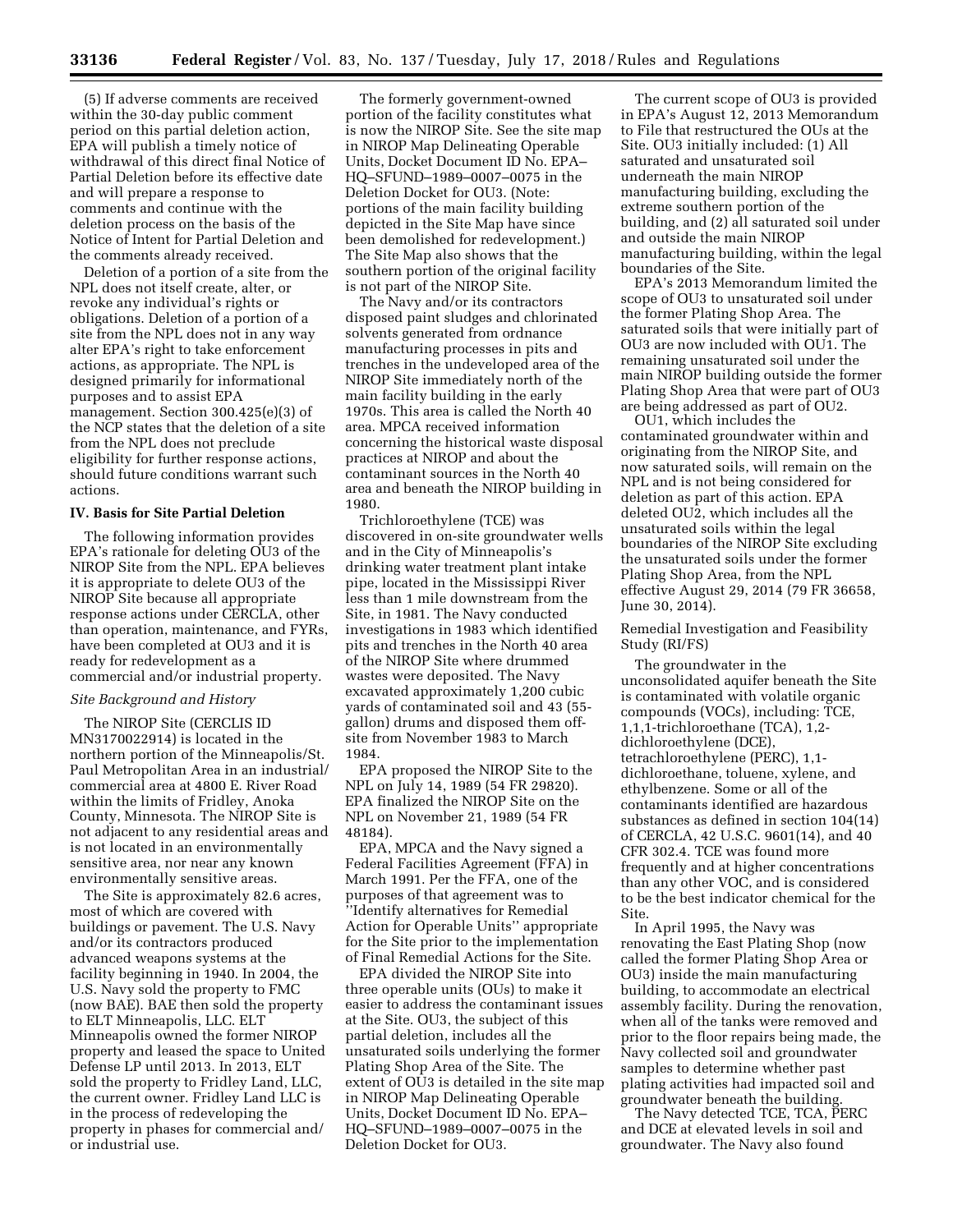elevated metals concentrations, including chromium, in the vicinity of a former sump. (Note: With the ongoing redevelopment at the Site, OU3 is no longer inside the main manufacturing building. The portion of the building that housed OU3 has since been demolished.)

The Navy detected the highest concentrations of TCE and PERC in the 1995 sampling event in surface (0 to 4 feet below ground surface [bgs]), shallow subsurface (4 to 12 feet bgs), and deep subsurface (>12 feet bgs) soil samples collected from the East Plating Shop. This indicated the possible presence of a ''hot spot'' of TCE and PERC in this area and the likelihood that the East Plating Shop was the source area for these VOCs and chromium.

The 2002 Baseline Human Health Risk Assessment (HHRA) identified an unacceptable potential risk/hazard in OU3 for exposure to soil in the East Plating Shop area under the majorinfrequent construction worker exposure scenario. The major-infrequent construction worker exposure scenario assumed construction workers would have a short-term exposure to the maximum concentration of soil contaminants detected from 0–12 feet bgs in the East Plating Shop area during major modifications to the building slab and foundations. The HHRA did not identify any unacceptable risks or hazards to exposure to OU3 soil under a commercial/industrial scenario.

The cancer risk calculated for the major-infrequent construction worker in the 2002 HHRA was  $2.1 \times 10^{-6}$ . This risk is within EPA's acceptable risk range of  $1 \times 10^{-4}$  to  $1 \times 10^{-6}$ , but exceeds MPCA's acceptable subchronic incremental cancer risk of  $1 \times 10^{-6}$ .

The noncancer risks calculated for the major-infrequent construction worker in OU3 in the 2002 HHRA was a hazard quotient (HQ) of 1.35 for chromium, and a total hazard index (HI) of 2.9 for all chemicals. These levels exceed EPA's acceptable noncancer HQ of 1 for individual contaminants and a HI of 1 for multiple chemicals, and MCPA's acceptable subchronic HQ and HI levels of 1 for individual and multiple chemicals.

Chromium is most commonly present in its less-toxic trivalent form because environmental conditions typically favor the reduction of the more-toxic hexavalent chromium to its less-toxic trivalent state. The 2002 HHRA, however, conservatively assumed that 100 percent of the chromium detected in the East Plating Shop area was in the hexavalent form, due to the absence of site-specific speciated data and

considering historic Site use. Based on this assumption of 100 percent hexavalent chromium, the potential risks to OU3 receptors from exposure to chromium in the 2002 HHRA were likely overestimated.

Several years after the OU3 remedy was selected and implemented, in 2015, the Navy conducted additional soil sampling in OU3 for total and hexavalent chromium analysis. The analytical results show that at most, the more toxic hexavalent chromium constitutes only 7 percent of the total OU3 chromium measured. The 2015 total and hexavalent chromium concentrations in soil were both below the MPCA soil reference values for industrial use. The Navy used these speciated chromium results to complete a more accurate, focused risk assessment for OU3 chromium in 2016.

In 2016, the Navy also excavated soils beneath the East Plating Shop to remove a potential source of TCE to the groundwater. The excavated soil was in the same area as the elevated chromium concentrations evaluated in the 2002 HHRA. This soil removal aided in reducing any potential health risks associated with chromium.

The Navy completed the Focused Human Health Risk Assessment (FHHRA) for the East Plating Shop area in 2016. The Navy did not include in the data set the soil samples collected in 2015 in the areas subsequently excavated as part of the 2016 East Plating Shop excavation because they were no longer present or available for contact by human receptors.

The FHHRA determined that, for the major-infrequent construction worker exposure scenario, the potential noncancer HI for all contaminants of potential concern (COPCs)/target organs combined is 0.16. This HI is below EPA's and MPCA's target HI of 1 and does not exceed MPCA's target HQ level of 0.2 for individual COCs. Therefore, the 2016 FHHRA concluded that there are no unacceptable risks or hazards for major-infrequent construction workers who may be exposed to chemicals in mixed OU3 soil.

#### Selected Remedy

EPA, MPCA and the Navy issued a Record of Decision (ROD) for OU1 on September 28, 1990, and a ROD for OU2 and OU3 on September 17, 2003. EPA issued a Memorandum to File on September 5, 2013 clarifying the OU definitions at the site. The changes to the structure of the OUs in the 2013 Memorandum to File did not alter any of the selected remedies for the Site. EPA, MPCA and the Navy issued an Explanation of Significant Differences

(ESD) documenting a requirement for groundwater institutional controls (ICs) as part of the OU1 remedy on September 26, 2014. EPA, MPCA and the Navy issued an ESD documenting a change in some of the IC requirements for OU3 on July 19, 2017. These documents are available the Docket under Docket Document IDs EPA–HQ–SFUND–1989– 0007–0062 (1990 OU1 ROD), EPA–HQ– SFUND–1989–0007–0063 (2003 OU2 and OU3 ROD), EPA–HQ–SFUND– 1989–0007–0068 (2013 Memorandum to File), EPA–HQ–SFUND–1989–0007– 0069 (2014 OU1 ESD) and EPA–HQ– SFUND–1989–0007–0071 (2017 OU3 ESD).

The original remedial action objectives (RAOs) for OU3 in the 2003 OU2 and OU3 ROD were: (1) To prevent unacceptable risks due to residential or other unrestricted exposures to contaminated soils at the Site, and (2) to prevent unacceptable risks to industrial or construction workers due to exposures to contaminated soils at the Site. The remedial action specified for OU3 soils in the 2003 ROD were engineering controls (ECs) and ICs. The original selected remedy for OU3 was: (1) To restrict the use of the Property to industrial or restricted commercial use, until and unless EPA and MPCA determine that concentrations of hazardous substances in the soils have been reduced to levels that allow for a less restrictive use; (2) to prohibit the disturbance of soils beneath the Designated Restricted Area known as the concrete pit foundations where metal-finishing operations previously occurred at the former Plating Shop within the Main Manufacturing Building without the prior written approval of the EPA and MPCA; and (3) to ensure that the concrete pit floor (approximately 8 to 12 feet below grade floor) where metal finishing operations previously occurred at the former Plating Shop within the Main Manufacturing Building is not removed without the prior written approval of EPA and MPCA. That floor will serve as an EC.

On July 19, 2017, EPA, MPCA and the Navy issued an ESD to remove the requirement for some of the ICs and ECs in the OU3 remedy. The remedy components described in the 2003 OU2 and OU3 ROD were initially required to ensure the long-term protectiveness of the OU3 soil because the OU3 soil contamination remained at the Site above levels that allow for unlimited use and unrestricted exposure.

The 2017 ESD modified the selected remedy for OU3 by removing the second and third remedy components described above from the OU3 remedy.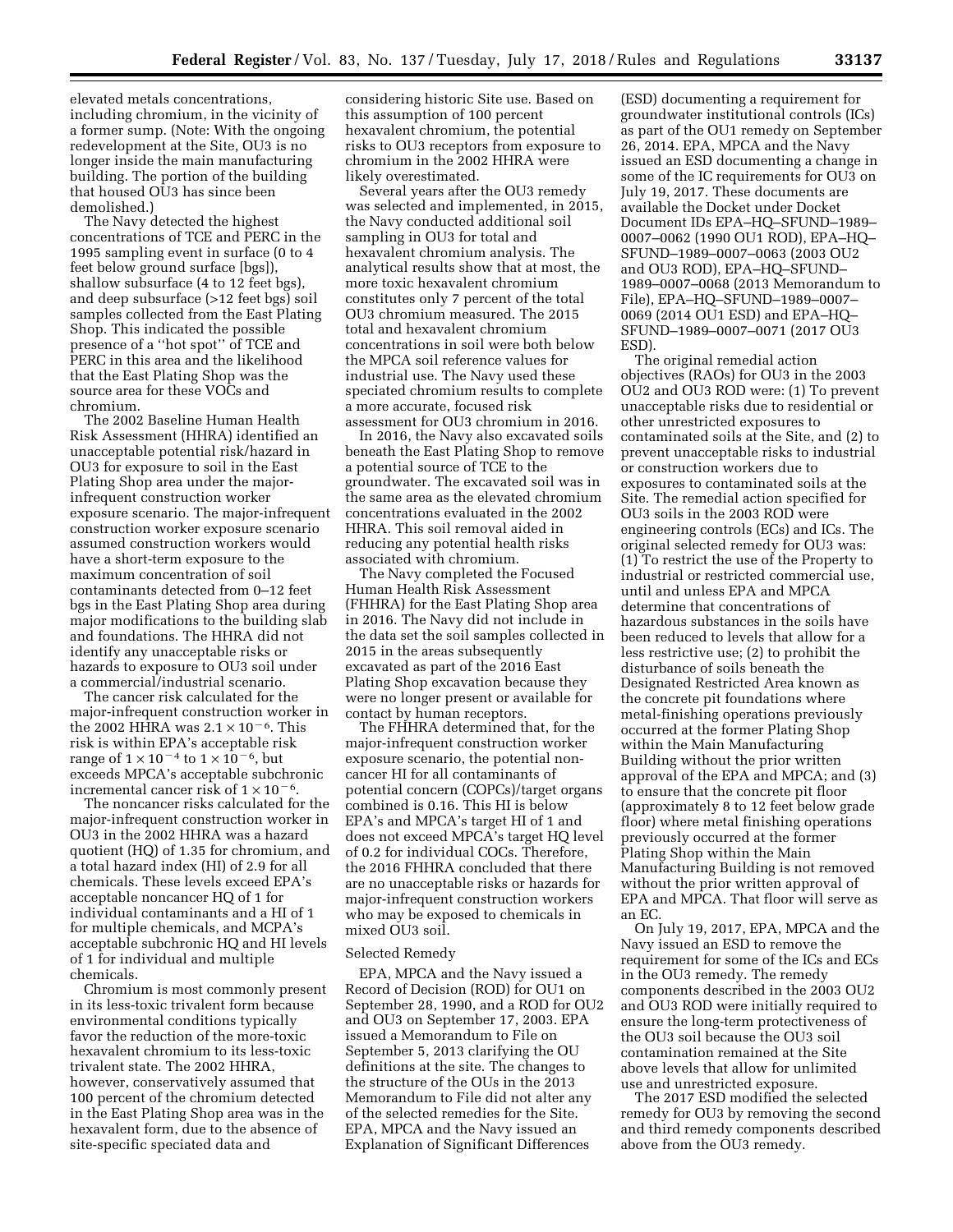Specifically, there was no longer a need to prohibit the disturbance of soils beneath the former Plating Shop area, nor to ensure that the concrete pit floor at the former Plating Shop remains in place.

EPA, MPCA and the Navy included these two OU3 remedy components in the 2003 ROD based on the conservative assumption in the 2002 HHRA that all of the chromium in OU3 soil was in the more-toxic hexavalent form. Based on the 2015 sampling data, which included speciated chromium results, and the 2016 FHHRA, which found no unacceptable risks or hazards for the major-infrequent construction worker scenario at OU3, the floor in the Plating Shop is no longer needed as an EC and OU3 ICs prohibiting the soils beneath the Plating Shop from being disturbed are no longer necessary.

The IC restricting OU3 to industrial or restricted commercial use in the 2003 OU2 and OU3 ROD [*i.e.,* OU3 remedy component (1) listed above], remains part of the selected remedy for OU3. Implemented ICs at the Site are shown in Figure 2 of the 2017 OU3 ESD in the Docket (Docket Document ID No. EPA– HQ–SFUND–1989–0007–0071).

#### Response Actions

EPA concurred with the Navy's March 2004 Land Use Control Remedial Design (LUCRD) for OU3 in August 2004. The LUCRD specifies how the OU3 remedy will be implemented, maintained, and enforced if any breach of the remedy should occur. The LUCRD details the Navy's continuing responsibilities with respect to OU3, including: Ensuring that annual on-site physical inspections of OU3 are performed to confirm continued compliance with all Land Use Control (LUC) Performance Objectives; ensuring that annual LUC Compliance Certifications are provided to EPA and MPCA that explain any deficiency, if found; conducting FYRs of the remedy as required by CERCLA and the NCP; notifying EPA and MPCA prior to any planned property conveyance; providing EPA and MPCA the opportunity to review the text of intended deed provisions; and notifying EPA and MPCA if Site activities might interfere with LUC effectiveness.

The LUCs were incorporated into a Quitclaim Deed that was executed by the property owner, the United States and MPCA on June 17, 2004. The Quitclaim Deed acts as an environmental covenant describing the property restrictions. The deed restrictions run with the land such that any subsequent property owner is bound by the same restrictions. The LUCs are to remain in place until EPA

and MPCA determine that the concentrations of hazardous substances in the OU3 soils have been reduced to levels that allow for a less restrictive use.

In 2017, EPA, MPCA and the Navy issued an ESD for OU3 removing the requirement for two of the three OU3 LUCs required by the 2003 OU2 and OU3 ROD. The 2017 ESD removed the requirement for the LUCs that required the concrete pit floor in the former Plating Shop to remain in place and for the soils in the former Plating Shop area to remain undisturbed.

#### Cleanup Levels

There was no cleanup associated with the original remedy for OU3. In 2016, however, soils beneath the East Plating Shop were excavated and replaced with clean soil to address a potential source of TCE to the groundwater as part of OU1. The excavated soil was in the same area as the elevated chromium concentrations evaluated in the 2002 HHRA. The 2016 TCE soil removal also aided in reducing any potential health risk associated with chromium. This further justified the removal of the LUCs for the former Plating Shop floor and for the soil below the floor described in the 2017 OU3 ESD.

## Operation and Maintenance

The Navy is the lead agency for the Site and is responsible for conducting routine inspections to ensure that the LUCs are maintained and enforced. The Navy is responsible for reporting the results of the inspections and any breach of the LUCs to the MPCA and EPA.

#### Five-Year Review

The Navy conducted the last FYR at the Site in October 2013. The 2013 FYR concluded that the remedy at NIROP for OU3 is protective of human health and the environment. The 2013 FYR did not identify any issues or recommendations for OU3. The FYR calls for the Navy to continue long-term stewardship to ensure that the LUC restricting land use at the Site to industrial or restricted commercial use is maintained. The next FYR for the Site is scheduled for October 2018.

#### Redevelopment

Redevelopment is currently underway to redevelop the NIROP Site into a commercial office/warehouse complex. This redevelopment is consistent with the existing Land Use Designation for the Site. The three parties to the FFA agree that delisting OU3 from the NPL will facilitate the redevelopment effort and allow OU3 to become eligible for

State and Federal Brownfields funding. Superfund NPL site property is not eligible for Federal Brownfields funding.

A developer has enrolled the NIROP Site and adjacent land into MPCA's Voluntary Investigation and Cleanup (VIC) program. In conjunction with the redevelopment of the NIROP Site, any additional investigations will be conducted under the oversight and direction of MPCA's VIC program. Under the VIC program, MPCA also requested that all buildings at the NIROP Site have vapor mitigation units installed them and the builder has complied.

#### Community Involvement

Public participation activities have been satisfied as required in CERCLA section 113(k), 42 U.S.C. 9613(k), and CERCLA section 117, 42 U.S.C. 9617. EPA published a document announcing this proposed Direct Final Partial Deletion and announcing the 30-day public comment period in the Sun Focus concurrent with publishing this partial deletion in the **Federal Register**. Documents in the deletion docket, which EPA relied on for recommending the partial deletion of the Site from the NPL, are available to the public in the information repositories and at *[www.regulations.gov.](http://www.regulations.gov)* Documents in the docket include maps which identify the specific parcels of land that are included in this proposed Direct Final Partial Deletion (*i.e.,* OU3).

Determination That the Criteria for Partial Deletion Have Been Met

The NCP (40 CFR 300.425(e)) states that portions of a site may be deleted from the NPL when no further response action is appropriate in that area or media. All cleanup actions specified for OU3 of the NIROP Site in the 2003 OU2 and OU3 ROD and the 2017 OU3 ESD have been implemented at the Site. EPA, in consultation with the State of Minnesota, has determined that no further action is warranted to protect human health and the environment at OU3 and that OU3 of the NIROP Site meets the criteria for Partial Deletion from the NPL.

#### **V. Partial Deletion Action**

EPA, with concurrence of the State of Minnesota through the MPCA, has determined that all appropriate response actions under CERCLA at OU3, other than operation, maintenance, and five-year reviews, have been completed. Therefore, EPA is deleting OU3 of the NIROP Site from the NPL.

Because EPA considers this action to be noncontroversial and routine, EPA is